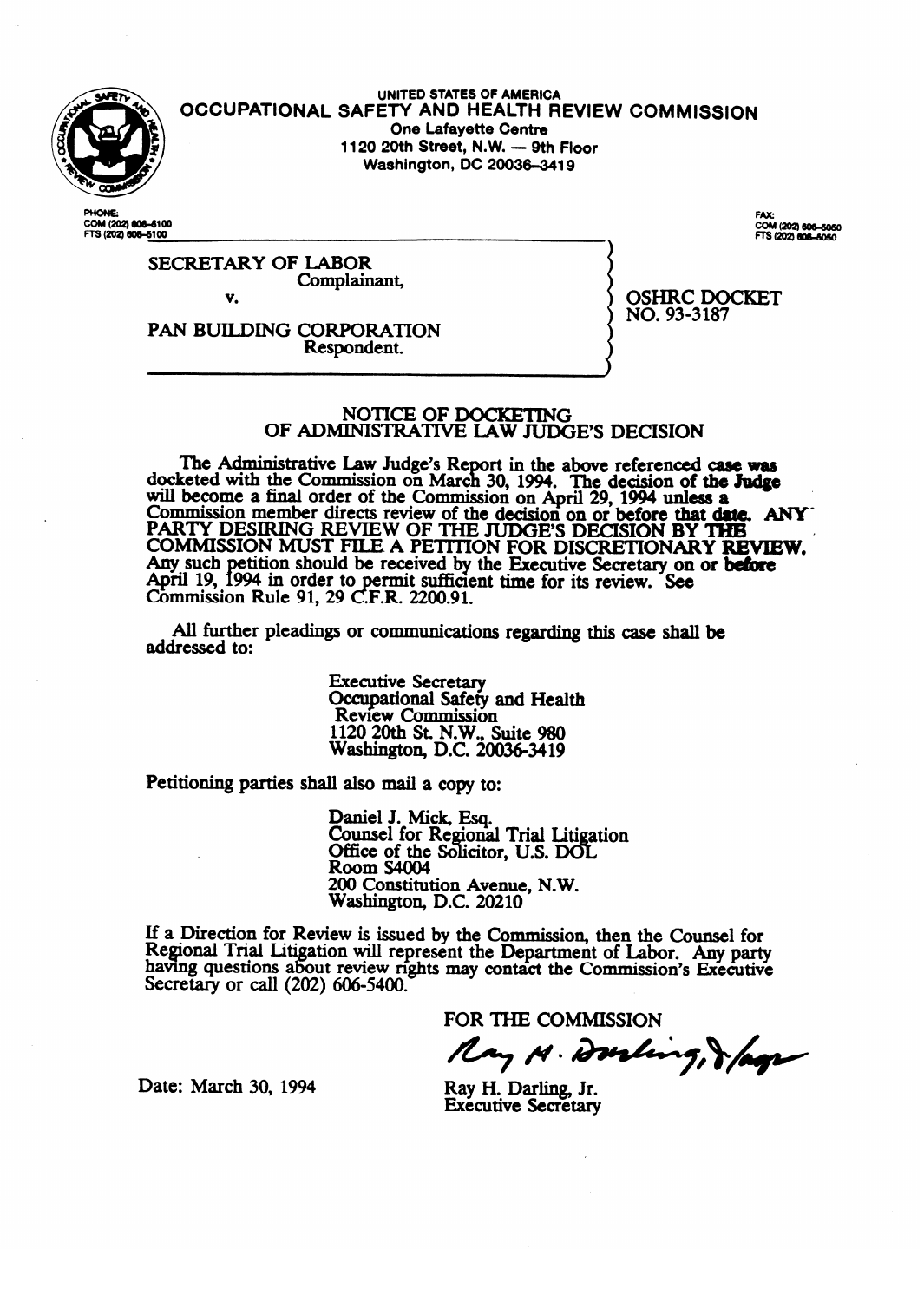#### **DOCKET NO. 93-3187**

## NOTICE IS GIVEN TO THE FOLLOWING:

Daniel J. Mick, Esq.<br>Counsel for Regional Trial Litigation<br>Office of the Solicitor, U.S. DOL<br>Room S4004 200 Constitution Ave., N.W.<br>Washington, D.C. 20210

Marshall H. Harris, Esq.<br>Regional Solicitor<br>Office of the Solicitor, U.S. DOL 14480 Gateway Building<br>3535 Market Street<br>Philadelphia, PA 19104

Michael E. Fiffik, Esquire<br>Welch & Gold, P.C.<br>Suite 1240, Lawyers Building<br>428 Forbes Avenue<br>Pittsburgh, PA 15219

Michael H. Schoenfeld Administrative Law Judge<br>Occupational Safety and Health<br>Review Commission One Lafayette Centre<br>1120 20th St. N.W., Suite 990<br>Washington, DC 20036 3419

00108755117:03

 $\bar{z}$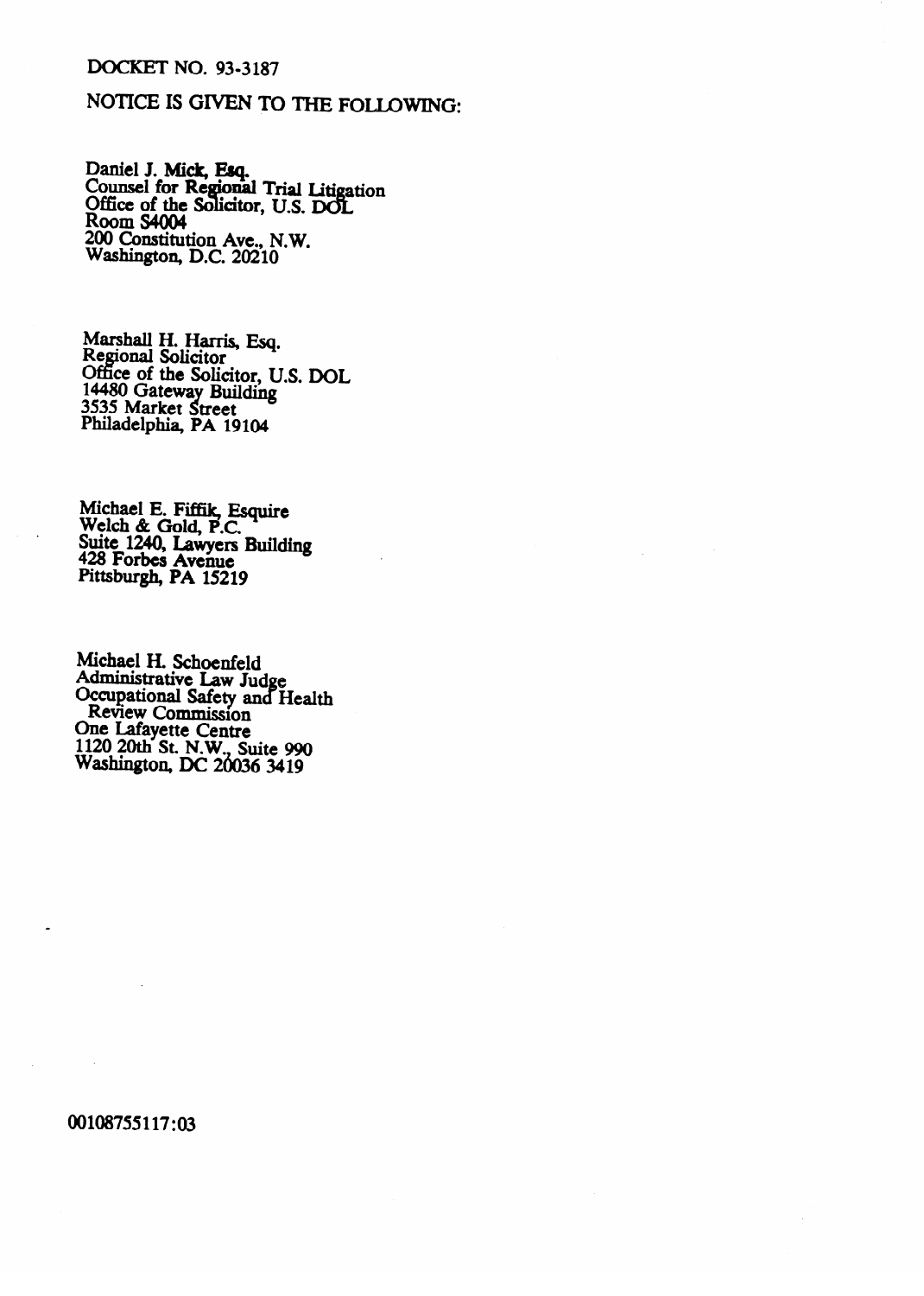

UNITED STATES Of AMERICA **OCCUPATIONAL SAFETY AND HEALTH REVIEW COMMISSION One Lafayette Centre 1120 20th Street, N.W. - 9th Floor Washington, DC 20036-3419** 

COM (202) 606-6100 FTS (202) 806-6100

**FAX:** COM (202) 606-6060<br>FTS (202) 606-6060

| SECRETARY OF LABOR,       |                    |
|---------------------------|--------------------|
| Complainant,              |                    |
| v.                        | Docket No. 93-3187 |
| PAN BUILDING CORPORATION, |                    |
| Respondent.               |                    |
|                           |                    |

Appearances:<br>Maureen A. Russo, Esquire n A. Russo, Esquire<br>
Office of the Solicitor<br>
Welch & Gold, P.C. U.S. Department of Labor Bittsburgh, PA For Complainant For Respondent

For Complainant **Example 1** For Respondent

Before : Administrative law Judge Michael H. Schoenfeld

### **DECISION AND ORDER**

.

# Background and Procedural Historic Company and Procedural Historic Company and Procedural Historic Company and<br>References

This case arises under the Occupational Safety and Health Act of 1970, 29 U.S.C. § § The  $\sim$  case arises under the Occupational Safety and Health Act of 1970, 2970, 2970, 2970, 2970, 2970, 2970, 2970, 2970, 2970, 2970, 2970, 2970, 2970, 2970, 2970, 2970, 2970, 2970, 2970, 2970, 2970, 2970, 2970, 2970, 29

Having had its worksite inspected by a compliance officer of the Occupational Safety and Health Administration, Pan Building Corporation ("Respondent") was issued a citation on or about January 19, 1993 alleging 6 serious and 3 other than serious violations of the Act and proposing total monetary penalties of \$8,700. Respondent contested.

The Secretary moved to dismiss Respondent's Notice of Contest as having been untimely filed. Respondent opposed the dismissal arguing that its notice was valid in that